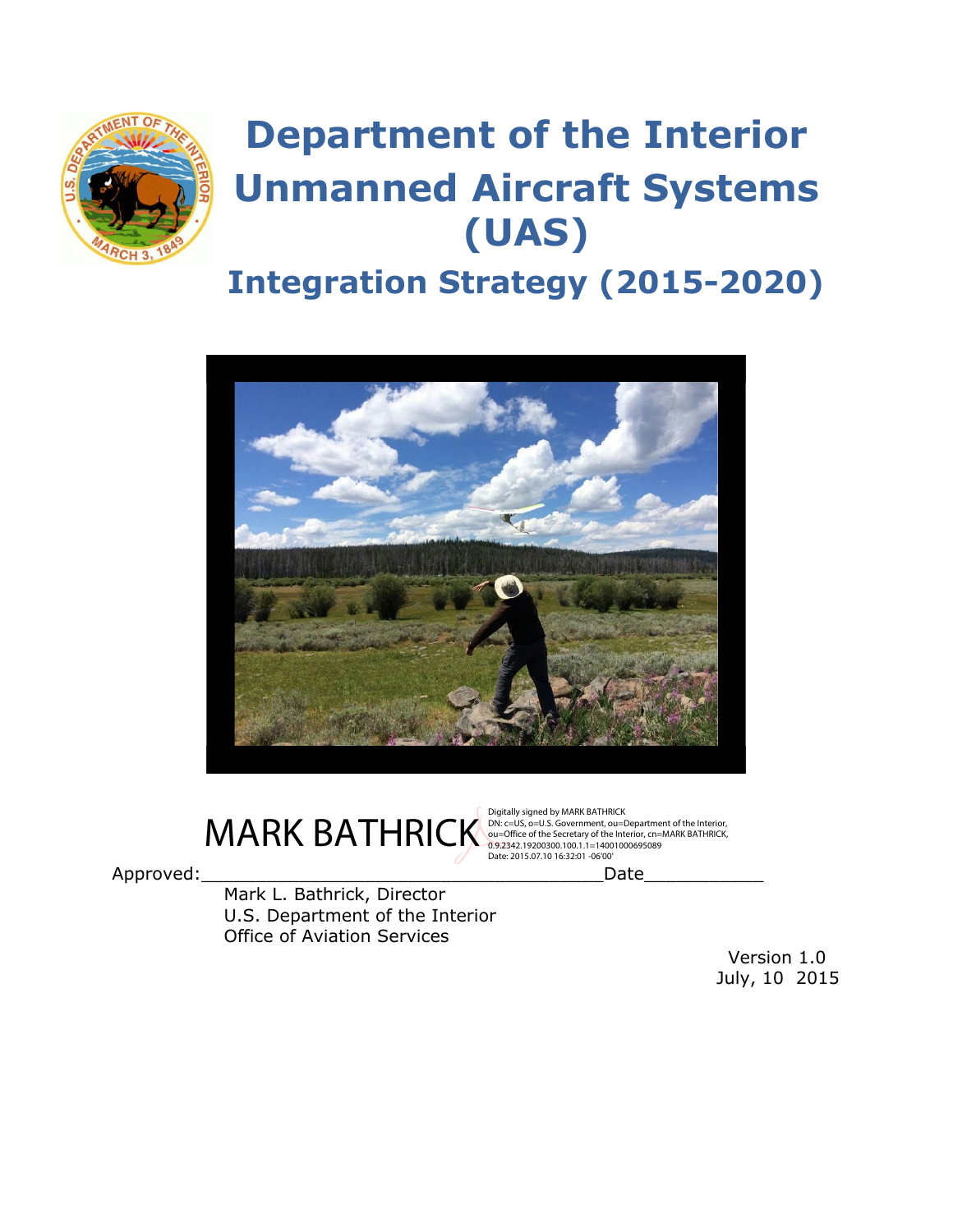## **DOI Unmanned Aircraft Systems**

The U.S. Department of the Interior has the responsibility to manage, protect and sustain America's lands, water, wildlife, and energy resources, honors our nation's responsibilities to tribal nations, and advocates for America's island communities. As part of this mission, DOI utilizes a wide variety of aircraft, including unmanned aircraft systems (UAS). DOI missions can be hazardous to personnel, require persistent presence, and often need to be conducted without disturbing native species or visitors to our lands. Development of the UAS program within DOI will support in the accomplishment of our mission through better *Science*, greater *Safety*, and increased *Savings*.

### **Goal**

DOI has employed aircraft in support of its missions for over 50 years. The goal of the DOI UAS program is to incorporate this new class of aircraft into DOI's government-owned and commercially contracted aircraft fleet to support DOI missions for which UAS may be better suited than manned aircraft, achieving superior science, safety, savings.

### **Background**

DOI's initial investigation of UAS technology dates back to 2004 when a UAS was used to acquire data during a volcanic event on Mount St. Helens. DOI began evaluating the broad use of UAS in DOI in 2006 with operational test and evaluation missions beginning in 2010. The Department has accomplished more than 500 flight hours over 500+ completed mission flights. After carefully monitoring the rapid advancements of UAS technology, the Department determined in 2006 that UAS were ready to be employed for scientific, environmental and land-management applications. OAS, working with USGS, BLM, NPS, and other DOI partners, has established UAS-specific policies and training that will facilitate further development of the program. DOI is not alone in this endeavor. There is an energized, active collaborative team working across the DOI, Federal Aviation Administration (FAA), National Aeronautics and Space Administration (NASA), National Oceanic and Atmospheric Administration (NOAA), U.S. Forest Service, academia, and private industry. The Department of the Interior Executive Aviation Committee *(EAC)* formed a UAS working group to develop this cohesive, long range UAS strategy.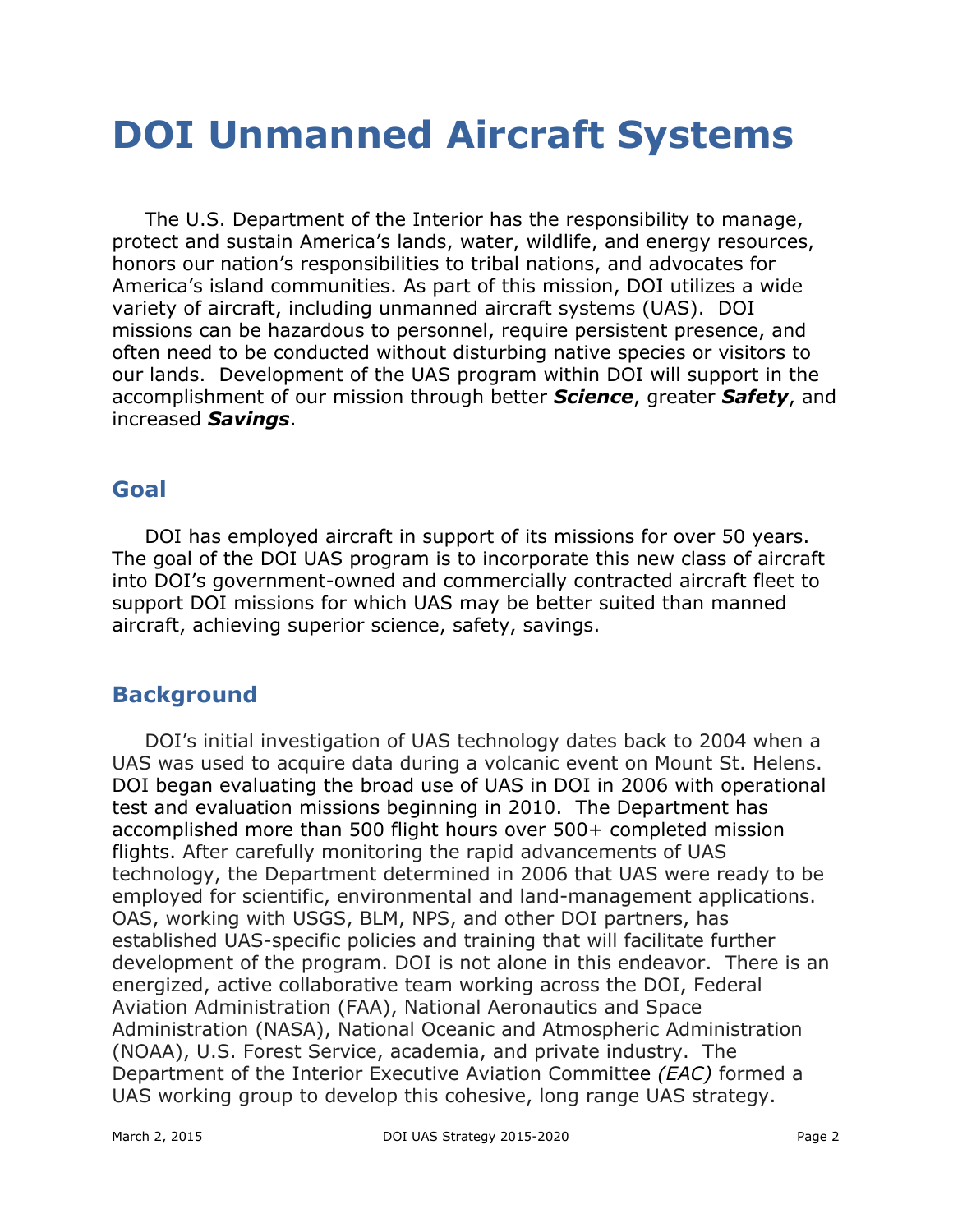The tangible benefits of the current Office of Management and Budget (OMB)-approved DOI UAS operational test and evaluation program can be summed up in three words: **Science, Safety,** and **Savings.**Examples of these benefits include:

- 1. UAS can be less disruptive to sensitive animal species than manned aircraft. They can carry sophisticated sensors and possess the ability to transmit real-time data that can be recorded for future analysis. Many UAS offer greater airborne persistence and launch responsiveness than manned aircraft. These unique characteristics enable UAS to gather repeatable, scientifically valid observations leading to better **science**and therefore better policy decisions, which benefit all Americans.
- 2. DOI missions often expose personnel to significant safety hazards. From 1937 to 2000, 66% of all field biologist fatalities in DOI were aviation-related. Additionally, UAS have also been used to replace ground personnel in certain missions, reducing their risk to injury. Use of UAS can increase the level of **safety** for personnel both on the ground and in the air by reducing their exposure to hazardous situations.
- 3. The cost to operate small UAS (sUAS, under 55 pounds) currently employed by DOI are less expensive than manned aircraft for certain missions. For example, FWS and USGS estimated the cost to survey Sandhill Cranes is about \$2,500 using sUAS. Estimates to fly a similarly equipped manned aircraft for that mission range from \$40,000-\$50,000. DOI has obtained approximately \$22M worth of sUAS assets from DOD and the Department of Commerce at **zero procurement cost** for the Department. Had these aircraft not been transferred to DOI they would have been destroyed by DOD. This *"try before you buy"* strategy mitigated the financial and operational risk the Department would have incurred if these type of assets were acquired outright. The DOI UAS program strategy using excess UAS has resulted in substantial **savings**. Where UAS can adequately replace manned aircraft or significantly reduce other costs (i.e. replacing many man hours on the ground to perform the same mission), the **savings**to the Department and the American taxpayer will be significant. This may be particularly true in the potential application of Optionally Piloted Aircraft (OPA), operated in both the unmanned and manned modes during wildland firefighting. Currently, reduced visibility due to smoke and night time limit aerial support to ground firefighters to an average of eight of the available 24 hours in a day. OPA that could safely and effectively conduct suppression or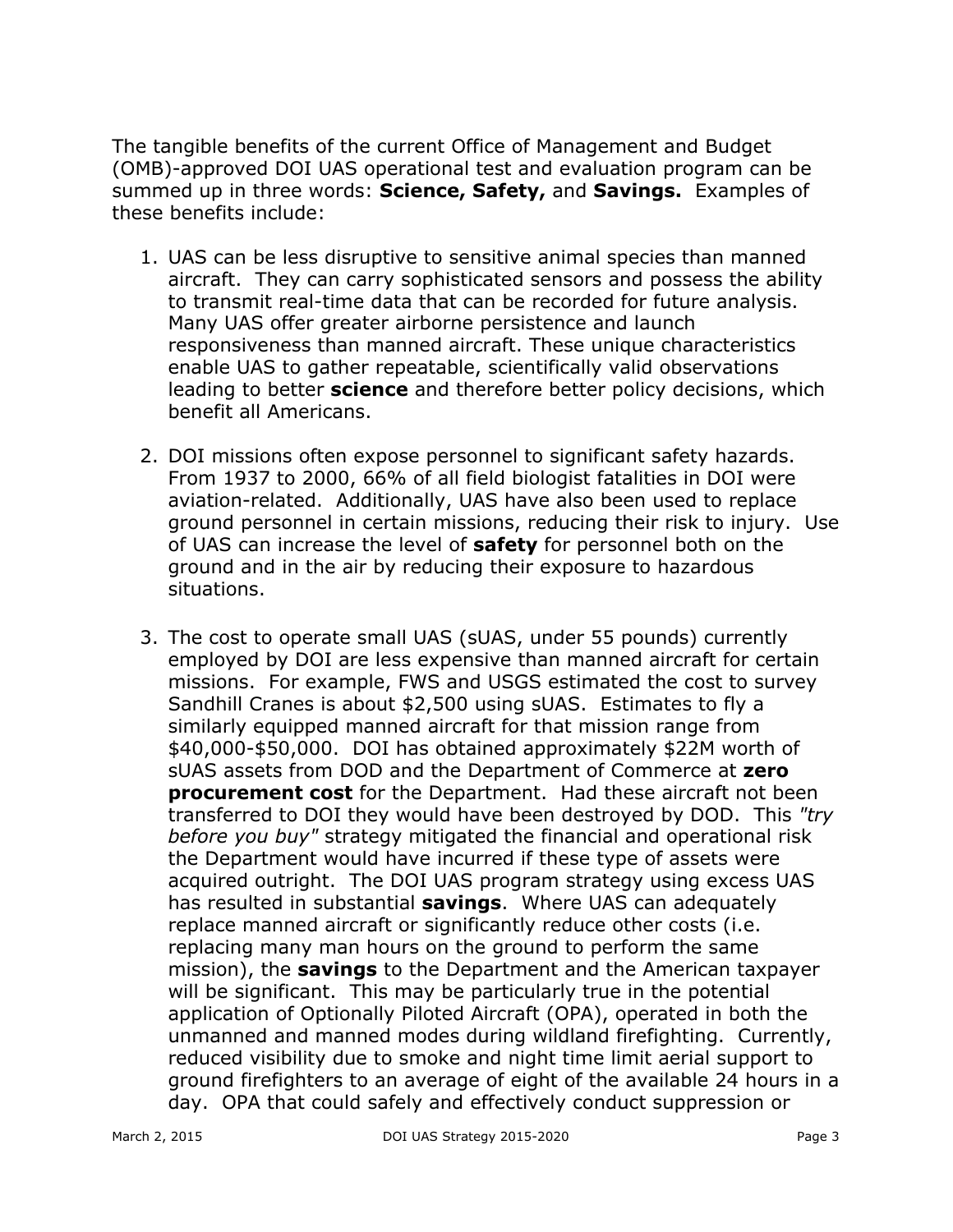ground firefighter cargo delivery missions during these otherwise no fly periods using various sensors, this could significantly reduce the time, cost and landscape loss associated with large wildfires.

## **Initial Program Strategy**

DOI's UAS program strategy has been tailored to the mission, funding, personnel, and infrastructure levels of the Department. The facets of this strategy include:

- 1. Focus on small UAS.These aircraft are more aligned with DOI's decentralized mission execution strategy, the locations in which we operate, and are more supportable by the Department's funding, personnel, and infrastructure levels.
- 2. DOI initially obtained available excess sUAS to minimize procurement, training, and support costs.
- 3. Establish partnerships with Federal departments who possess UAS capabilities beyond DOI's to support DOI missions that require more extensive UAS capabilities.
- 4. Conduct operational tests and evaluations of various sUAS technologies to support the development of long-range UAS requirements for the DOI UAS program.
- 5. Based on the requirements and strategy developed in the above step, procure (buy or contract) for UAS capabilities that cannot be met either through excess DOD sUAS or those available through partnerships with other Federal agencies.
- 6. Develop a scalable program that allows bureaus to develop the size of program that best meets their requirements.

### **Current Environment**

The DOI fleet of sUAS consists of the following: 69 AeroVironment RQ-11B Raven aircraft, 57 AeroVironment RQ-11A Raven aircraft, 44 Honeywell RQ-16C T-Hawk rotorcraft and 5 MLB Super Bat aircraft. The RQ-11 aircraft are battery powered with an endurance of roughly 1 hour. The RQ-16 aircraft are gas powered with an endurance of 40 minutes. Currently the DOI has access to the national airspace system through a Certificate of Authorization (COA) granted by the FAA on a case-by-case basis or by way of a [Memorandum](http://oas.doi.gov/library/mou/IB14-03_DOI_FAA.pdf) of Agreement (MOA) between the FAA and DOI that allows broad access to the national airspace system as long as certain conditions are met. This MOA signed in January of 2014 is a significant milestone in the departmental UAS program and demonstrates its maturity in the eyes of the FAA.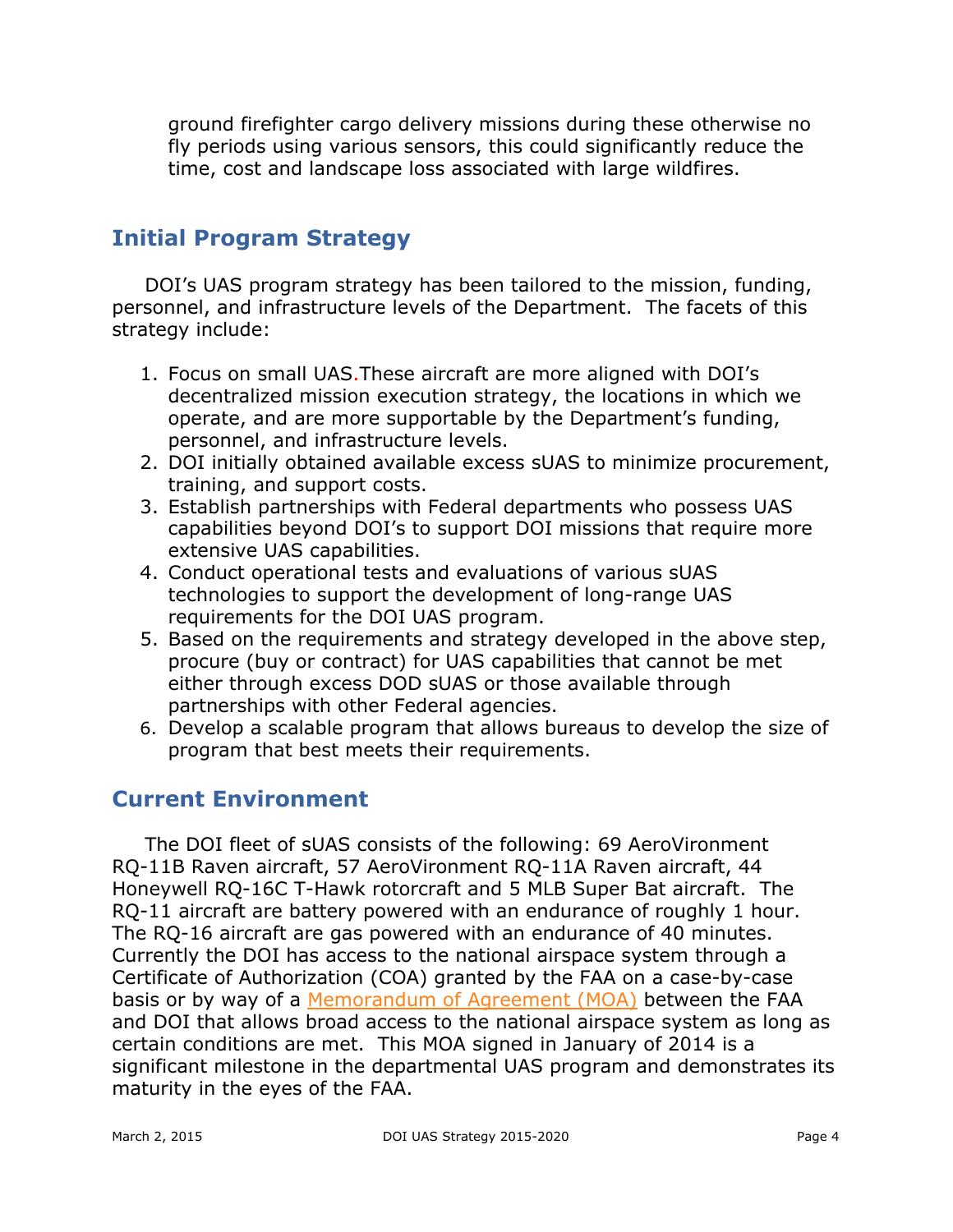The excess equipment obtained from DOD, while very rugged and capable, has some limitations that make their long term use, in the original configuration, unrealistic. There are two primary challenges that must be addressed with these aircraft. First, the radios they use operate on DOD frequencies that are either prohibited from use within continental United States or require approval from the National Telecommunications and Information Administration (NTIA) prior to use. This approval can take several weeks to several months to obtain and is the single largest barrier to full employment of these aircraft. Second, the stock sensors available on these aircraft are not suitable for most missions that the DOI bureaus would like to accomplish. DOI is working with NASA to determine a path forward for modifying sensors in order to make them more effective for our mission. In addition Bureaus are, investigating cooperative sensor activities with universities and other Federal agencies. FAA requires UAS to meet either a DOD airworthiness standard or "some other standard" prior to use in the national airspace system. DOI has also signed and agreement with NASA to complete airworthiness evaluations for non-DOD aircraft. This partnership will allow DOI to evaluate purpose built, commercially available UAS that are more suitable to the missions of the bureaus. OAS will work with NASA to schedule the evaluations of any new aircraft planned for use by DOI. In addition to the DOI fleet UAS, the Department can access larger UAS (over 55lbs) for a variety of applications through agreements with DOD and DHS.

#### **Missions Performed**

As the DOI UAS program has matured, there have been many different types of missions conducted. A subset of these missions can be found below:

- 1. Population surveys of threatened species: [http://uas.usgs.gov/CO\\_SandhillCranesMonteVistaNWR.shtml](http://uas.usgs.gov/CO_SandhillCranesMonteVistaNWR.shtml)
- 2. Habitat surveys: [http://uas.usgs.gov/ID\\_PygmyRabbitLandscape.shtml](http://uas.usgs.gov/ID_PygmyRabbitLandscape.shtml)
- 3. Erosion mapping: [http://uas.usgs.gov/SD\\_MissouriRiverBankErosion.shtml](http://uas.usgs.gov/SD_MissouriRiverBankErosion.shtml)
- 4. Monitoring breeding: [http://uas.usgs.gov/CO\\_GrandCountySageGrouseLeks.shtml](http://uas.usgs.gov/CO_GrandCountySageGrouseLeks.shtml)
- 5. Boundary assessment and invasive species detection: [http://uas.usgs.gov/HI\\_HaleakalaNP.shtml](http://uas.usgs.gov/HI_HaleakalaNP.shtml)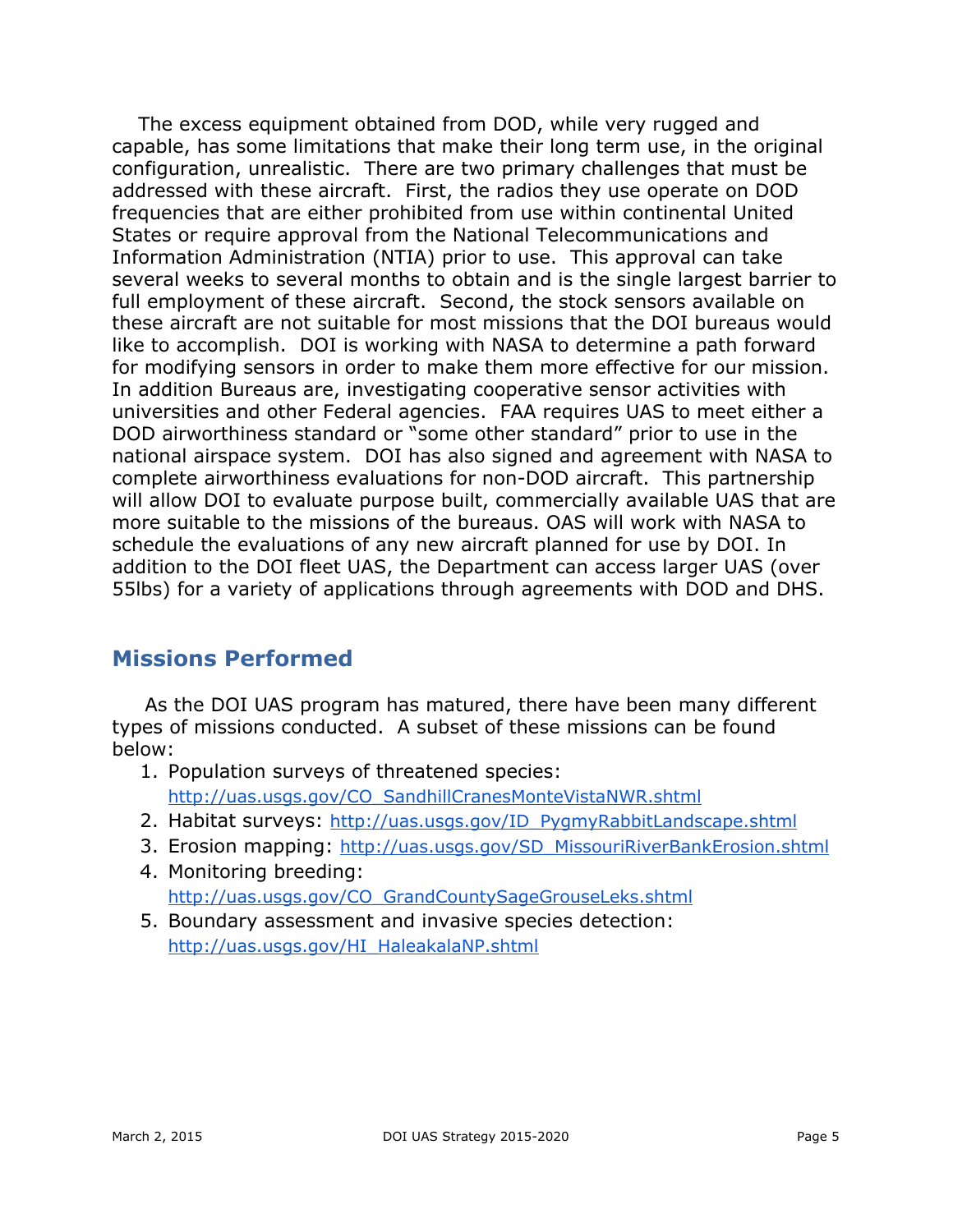- 6. Abandoned solid waste assessments: [http://uas.usgs.gov/CA\\_MojaveP.shtml](http://uas.usgs.gov/CA_MojaveP.sNhtml)
- 7. Run-off and coal seam fire assessment: [http://uas.usgs.gov/WV\\_OSMSurfaceCoalMineInspections.shtml](http://uas.usgs.gov/WV_OSMSurfaceCoalMineInspections.shtml)
- 8. River impact monitoring during dam removal: [http://uas.usgs.gov/WA\\_BORRiverSedimentMonitoring.shtml](http://uas.usgs.gov/WA_BORRiverSedimentMonitoring.shtml)
- 9. Burned area assessment: [http://www.youtube.com/watch?v=ryqrI6f41Ng&feature=share&list=UUv72C](http://www.youtube.com/watch?v=ryqrI6f41Ng&feature=share&list=UUv72CvH6RLIvIv00rMhk96g&index=3) [vH6RLIvIv00rMhk96g&index=3g](http://www.youtube.com/watch?v=ryqrI6f41Ng&feature=share&list=UUv72CvH6RLIvIv00rMhk96g&index=3)ov/UAS/WV\_OSMSurfaceCoalMineInspection s.shtml

## **Future Environment**

## **Requirements Development**

In the spring of 2014, a Department-wide UAS mission requirements survey was conducted. DOI employees identified hundreds of missions that could be conducted with UAS. The survey focused on three primary questions;

- o Within your bureau, what mission requirements are going UNMET by current aviation methods, and may be serviced by unmanned aircraft systems?
- o Within your bureau, what mission requirements are being MET by current aviation methods but may be better serviced by unmanned aircraft systems?
- o Within your bureau, what mission requirements are being serviced through other means (ground, satellite, etc.) but could benefit from unmanned aircraft systems?

The potential scope and range of missions identified is quite diverse and represents a wide cross section of the Department. A small sampling of the types of missions that were identified include, basic aerial imagery, archeological survey, wildlife survey, vegetation surveys, emergency response, facilities management, multi/hyperspectral imagery, search and rescue, invasive species management, law enforcement and security, geographical measurements, and wildfire reconnaissance and suppression.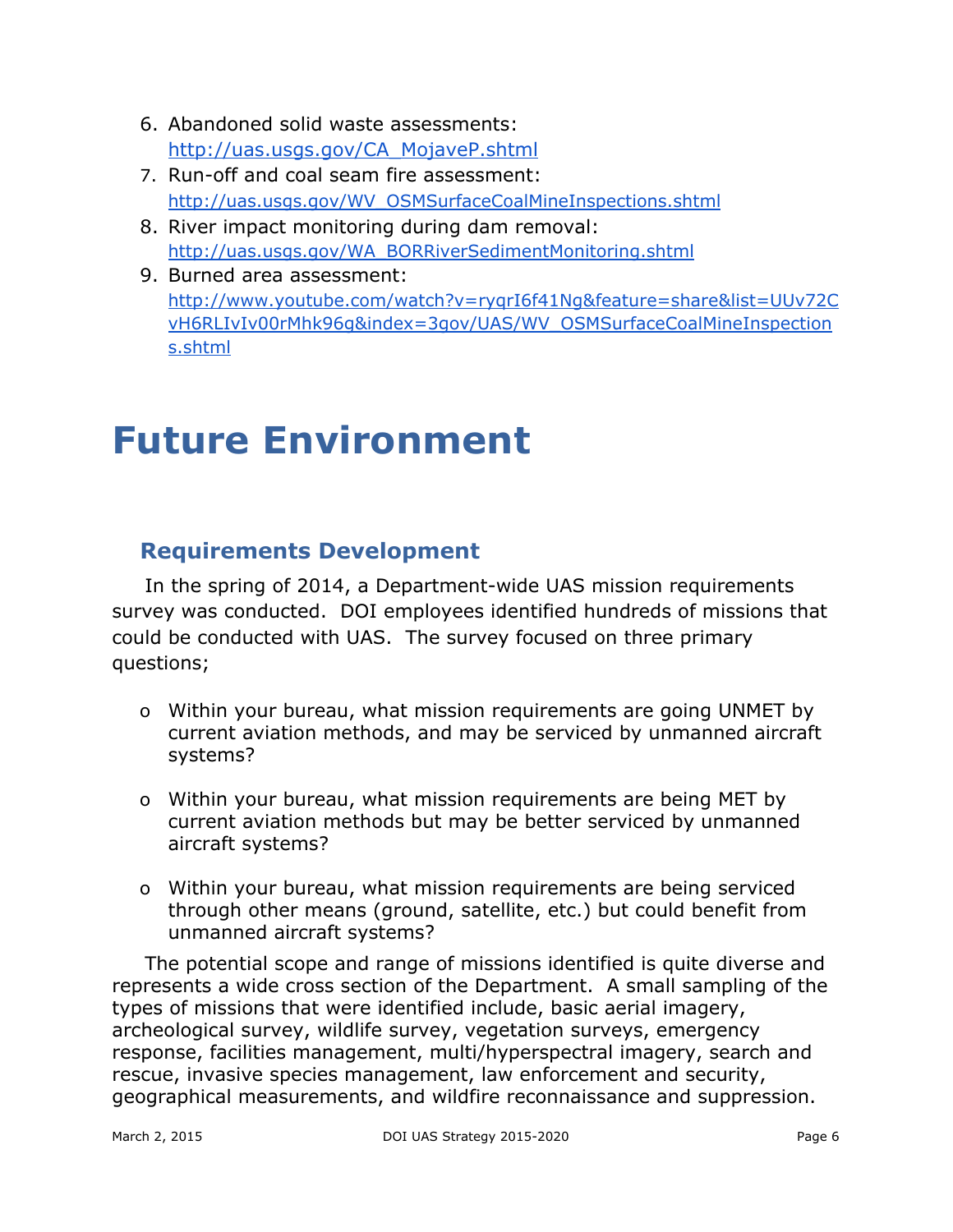

Based on the responses to the survey, it is possible to anticipate the future demand of these systems across the Department.

Use of UAS within DOI has been and will continue to be done,based on each bureau's requirements for the data and products provided by UAS. The graphic below provides a notional framework for developing the business case for the use of UAS for any given mission.



- 8. Performance characteristics of UAS that could support these tasks.
- 9. Identification of the range of UAS assets that could potentially satisfy requirements for these tasks.
- 10. Comparative business case analysis of aircraft (manned and unmanned) that satisfy a majority of the task requirements.
- 11. Rack and stack performance, cost, additional considerations.
- 12. Develop recommendations.
- 13. Vet through leadership for programmatic decisions.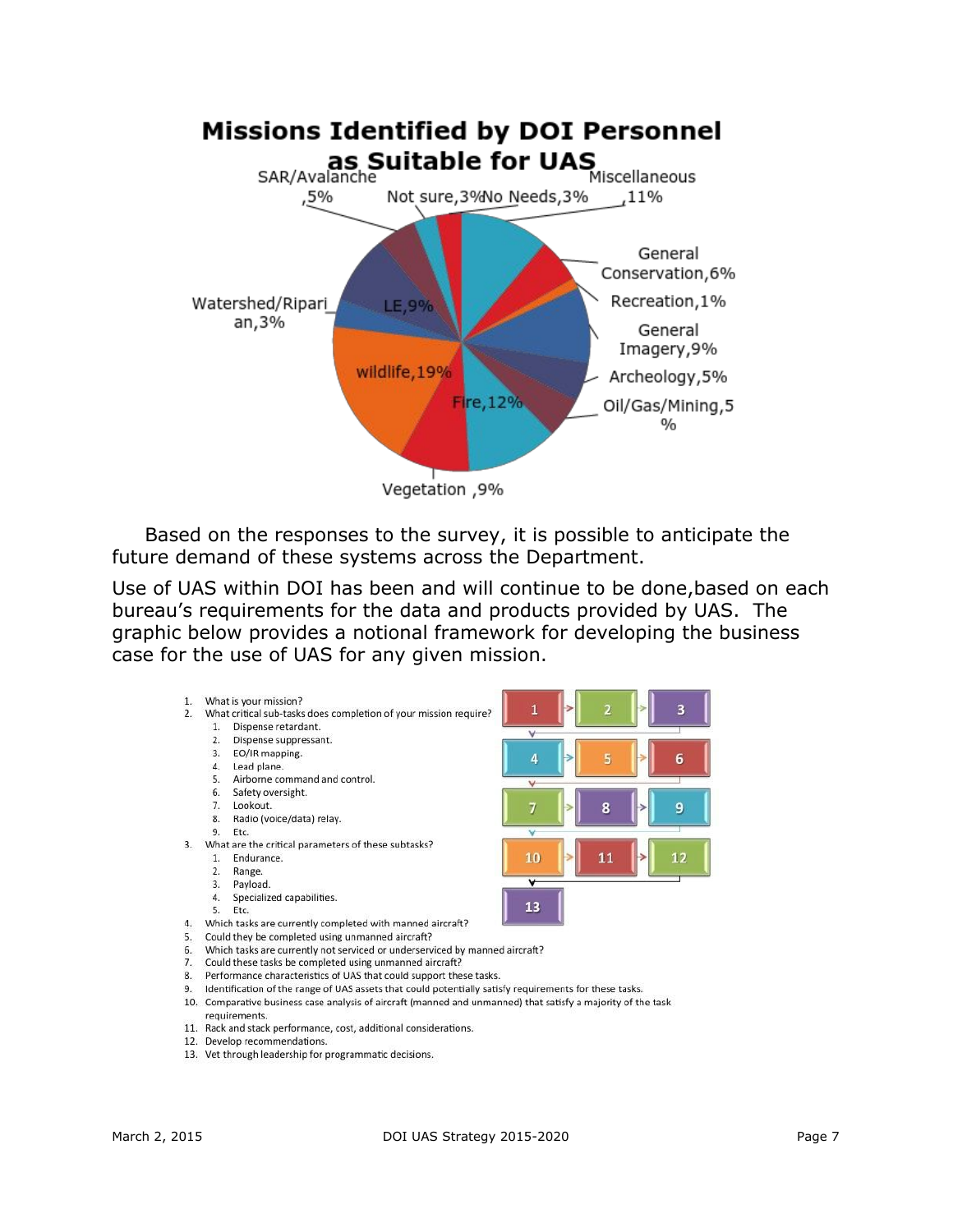#### **Assets**

Unmanned aircraft, especially sUAS, are rapidly evolving and can become obsolete within a few years. As a result, the DOI UAS acquisition strategy is to plan for a limited life span of any given model of aircraft. Purchase of UAS for DOI will be limited to sUAS for the foreseeable future. This strategy will prevent the purchase of large and very expensive UAS that will rapidly lag behind the cutting edge of UAS technology. OAS, in collaboration with the DOI bureaus, has developed a purchase contract solicitation based on the 2014 survey inputs and bureau derived requirements. This solicitation is for three types of rotorcraft and two types of fixed-wing aircraft. It is anticipated that these contracts will be awarded in the Q3 of FY15.

- A. Fleet. Analyzing the results from the survey, it is estimated that over 80% of the missions can be performed by a limited number of makes and models. Specifically, three types of rotorcraft and three types of fixed wing aircraft. All fleet DOI operations will be with aircraft that fall under the 55lb threshold for sUAS. For the majority of these missions, the smallest (least expensive) rotor or airplane will meet the requirements. Vendors who are selected from the responses to the purchase solicitation will be required to complete the NASA airworthiness review process. This process consists of the vendor completing a questionnaire about the UAS along with a one-day site visit to NASA-Ames to conduct a hands-on inspection and evaluation flights. If successful, the vendor will be awarded a contract. These contracts will be for an indefinite quantity of aircraft. This will enable DOI (and other federal partners) to purchase as many or few aircraft as needed to meet mission requirements. The contract duration will be for one year with the option for additional years (up to 4), allowing or maximum flexibility in the length of the contract.
- B. Commercial UAS Services. Increasingly, UAS services will be available from vendors as the FAA finalized its sUAS rule or grants more exemptions for commercial operations. Similar to manned aircraft, many of the UAS missions performed for DOI in the future will be done through service contracts rather than DOI-owned fleet operations. These vendors will be approved and carded in the same fashion as our manned aircraft fleet (i.e. carded aircraft, carded pilot). Over the next five years there will be a rapid increase in the number of FAA approved vendors capable of providing UAS services. There are several different possibilities for contracting for these services. DOI, through OAS, can contract for either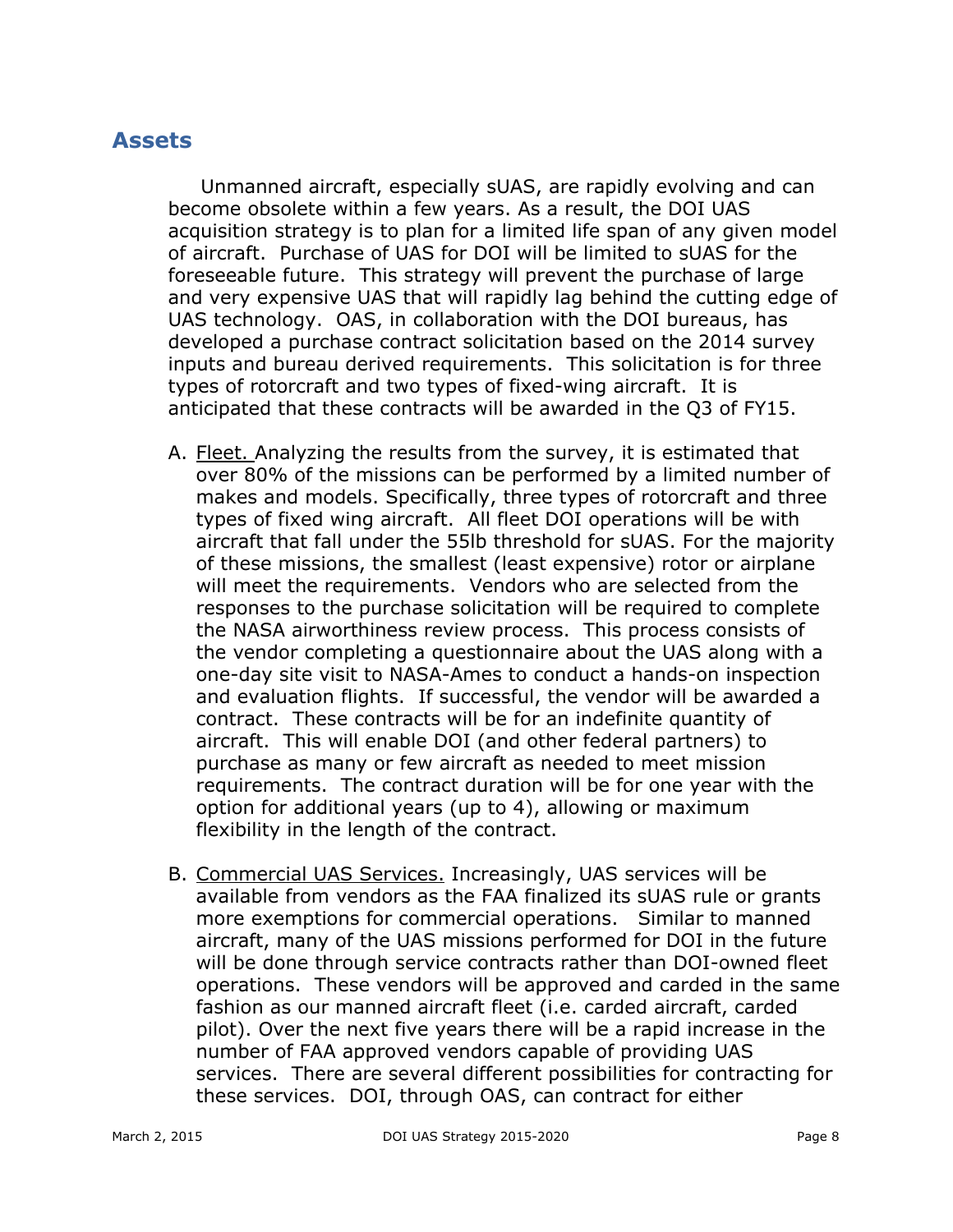exclusive-use or on-call type UAS services. Development of these types of contracts will require a deliberate requirements development process similar to the business case for purchasing a fleet UAS. All aircraft under the operational control of DOI will need to be approved by OAS through the issuance of an airworthiness statement and OAS-36U Aircraft Data Card. Requests for these types of contract services will follow the same acquisition procedures utilized for manned aircraft including the completion of the AQD-13 Request for Contract Services form. In addition to the use of flight service contracts it is possible for the Department to utilize end product contracts to obtain data from vendors. The FAA is in the early stages of authorizing some limited commercial operations. Procedures and guidelines for obtaining end product services will be issued as a part of the 2015 revision of [OPM-11.](http://oas.doi.gov/library/opm/OPM-11.pdf) In the meantime, DOI personnel wanting to utilize this type of service should route their request through their National Aviation Manager to the OAS National UAS Specialist.



C. Cooperator UAS. DOI has partnerships with many local, state, federal and academic entities. These partnerships may offer access to UAS technology. Use of cooperator UAS will be managed through the existing cooperator policy outlined in [351DM4](http://elips.doi.gov/ELIPS/DocView.aspx?id=1094). All cooperator UAS will be required to have a Letter of Authorization from OAS prior to any mission in which DOI has operational control.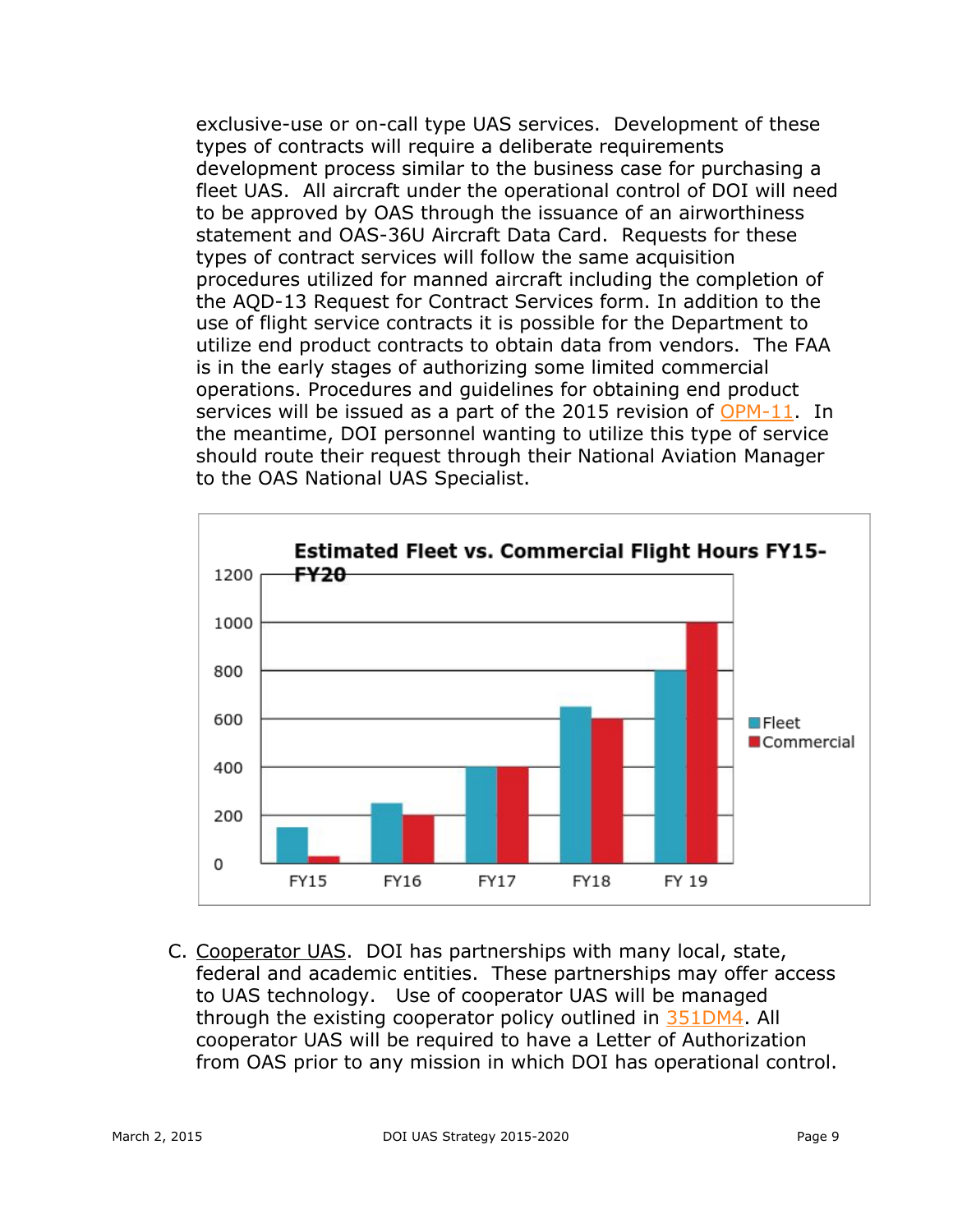D. UAS Cost. The purchase of sUAS will represent the single largest "new" cost to the Department. It is estimated that the cost of procuring new UAS will range from \$2-3.5M across DOI over the next five years. Individual UAS cost will likely range from as low as \$3K for a small rotorcraft system to upwards of \$100K for a larger, more capable UAS. Aircraft that cost in excess of \$12K are considered capital assets and will be managed accordingly purchase of aircraft will follow the process outlined OPM-8. This means that there will be costs associated with these aircraft if they will be replaced at the end of their life. Bureau personnel wishing to purchase sUAS will be required to obtain the concurrence of their National Aviation Manager and their Executive Aviation Committee member through the process outlined in OPM-8. Final approval of aircraft purchases resides with OAS.

Examples of available small UAS



## **People**

A. Training. Based on the responses to the scoping survey sent to the bureaus, it is anticipated that DOI could expect to train as many as 235 sUAS operators over the next five years. This is contingent upon the bureaus allocating the funds to train, equip and maintain these operators. The strategy for providing training has been and will remain for the DOI to manage its own UAS operator training through its FAA approved operator course. At current time, outside of DOD, DOI is one of only three federal agencies to have such an approved sUAS training program. Going forward, training for the smallest and easiest to operate aircraft will continue to be conducted in-house. The vendor, as part of the purchase process, will provide training for larger and more complex aircraft. The goal is to reduce the length of the basic operator course from an 8-day course to a one-week course (5 days or less). Training will be developed as new systems are